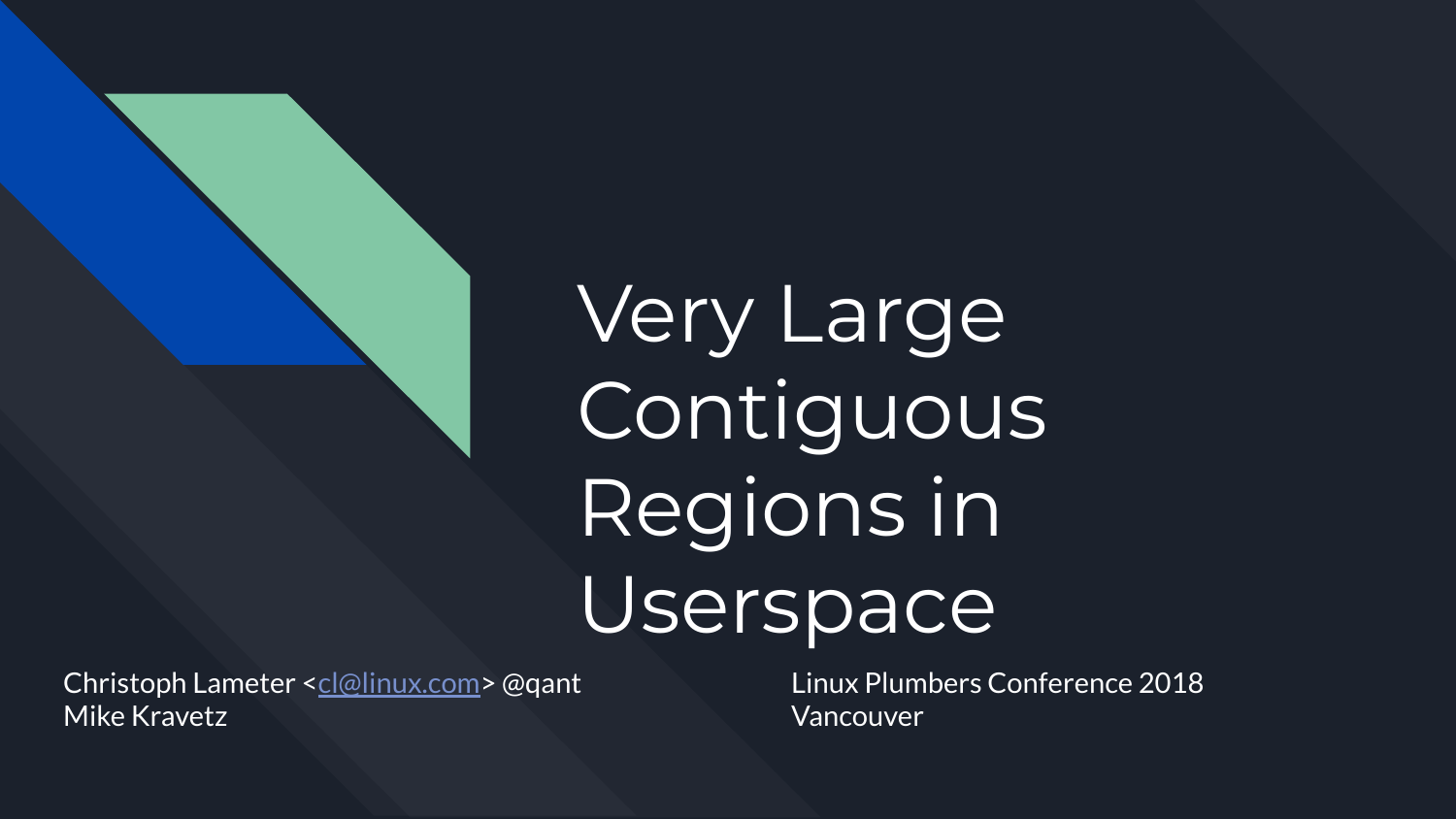

### **Overview**

Continuation from 2017 LPC

Restatement of issue/requirements

Efforts in area since 2017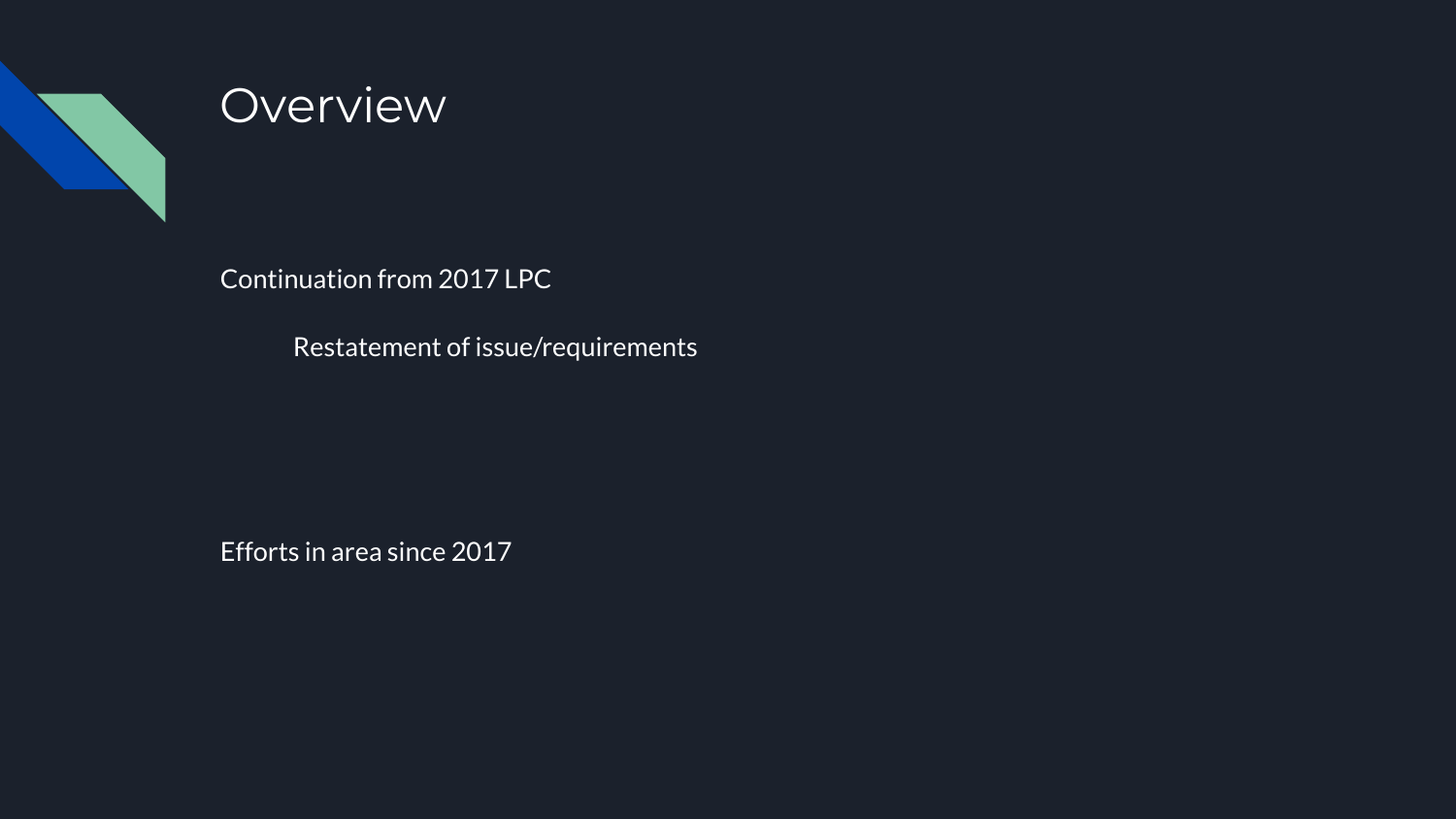

#### Is Fragmented Memory Bad for Us?

#### ■ Software Solution:

- Virtually mapped contiguous areas. MMU Maps: Virtual Address  $\rightarrow$  physical address
- In Linux: Demand paging and reclaim.

#### ■ Hardware Solution:

- IOMMU serves as MMU for devices
- DMA can do vector I/O
	- Gather data from fragmented memory blocks
	- Scatter data to fragmented memory blocks
	- Hence DMA scatter/gather

#### **So why bother?**

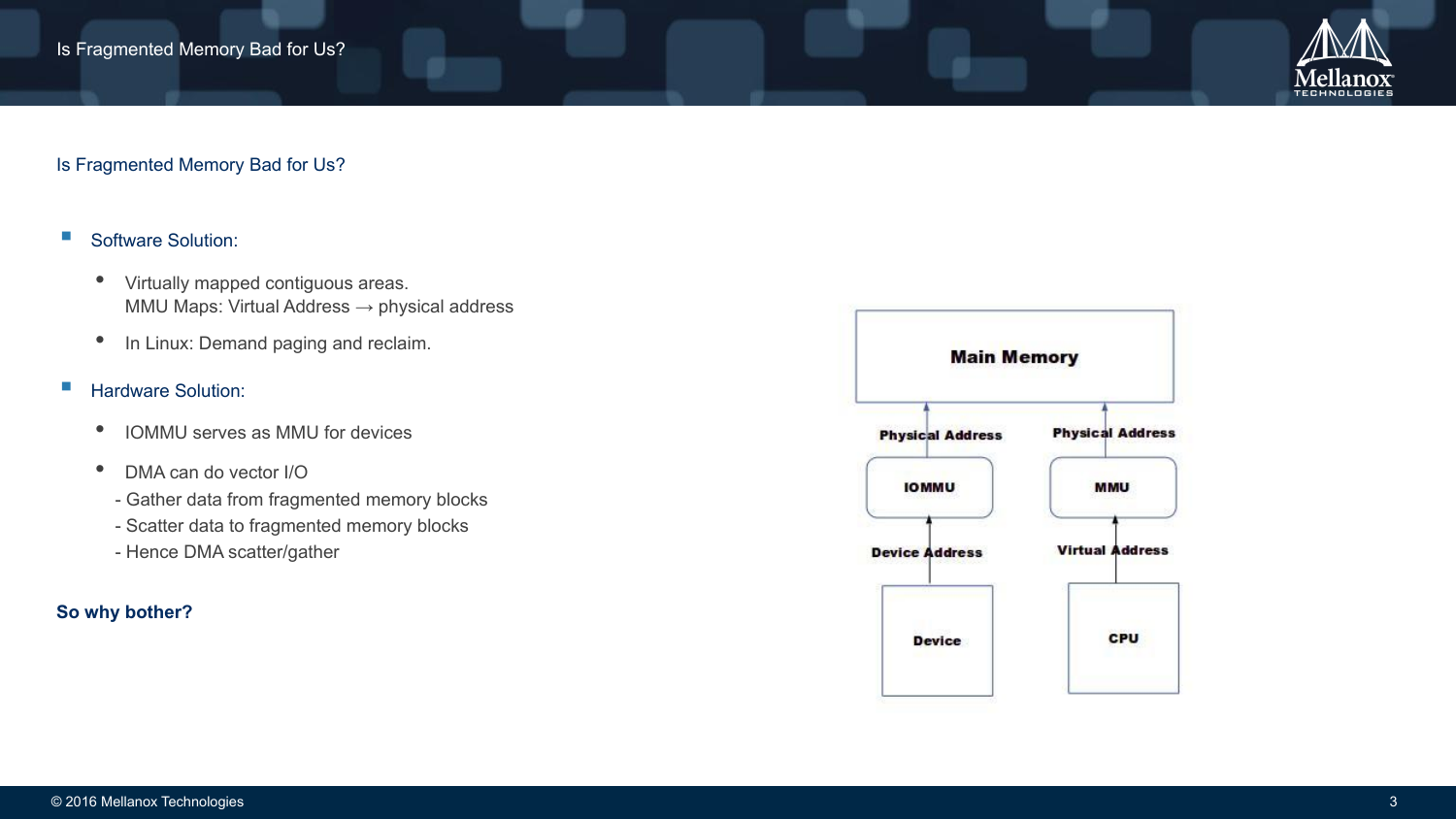#### Performance Comparison: Memalign vs Contiguous





#### **Mellanox ConnectX-5 Ex, EDR, back-to-back Intel(R) Xeon(R) Gold 6148 CPU @ 2.40GHz MLNX\_OFED\_LINUX-4.1-4.0.8.0**

| ib_read_bw              |            |                  |             |
|-------------------------|------------|------------------|-------------|
| size                    | memalign() | contiguous pages | improvement |
| $\overline{2}$          | 8.74       | 10.65            | 22%         |
| $\overline{\mathbf{4}}$ | 14.83      | 23.47            | 58%         |
| 8                       | 35.64      | 48.52            | 36%         |
| 16                      | 76.10      | 96.02            | 26%         |
| 32                      | 141.45     | 195.92           | 39%         |
| 64                      | 406.52     | 383.80           | $-6%$       |
| 128                     | 543.58     | 780.68           | 44%         |
| 256                     | 1,018.24   | 1,545.88         | 52%         |
| 512                     | 2,003.87   | 3,133.44         | 56%         |
| 1,024                   | 4,000.76   | 4,761.60         | 19%         |
| 2,048                   | 5,837.46   | 7.216.94         | 24%         |
| 4,096                   | 7,747.90   | 9,077.66         | 17%         |
| 8,192                   | 9,224.03   | 11,140.40        | 21%         |
| 16,384                  | 9,109.37   | 11,561.70        | 27%         |
| 32,768                  | 9,133.99   | 11,647.37        | 28%         |
| 65,536                  | 9,133.65   | 11,662.10        | 28%         |
| 131,072                 | 9,179.69   | 11,694.01        | 27%         |
| 262,144                 | 9,150.13   | 11,691.50        | 28%         |
| 524,288                 | 9,149.54   | 11.706.13        | 28%         |
| 1,048,576               | 9,149.36   | 11,714.85        | 28%         |
| 2,097,152               | 9,161.54   | 11,715.61        | 28%         |
| 4,194,304               | 9,176.27   | 11,716.65        | 28%         |
| 8,388,608               | 9,199.97   | 11,716.78        | 27%         |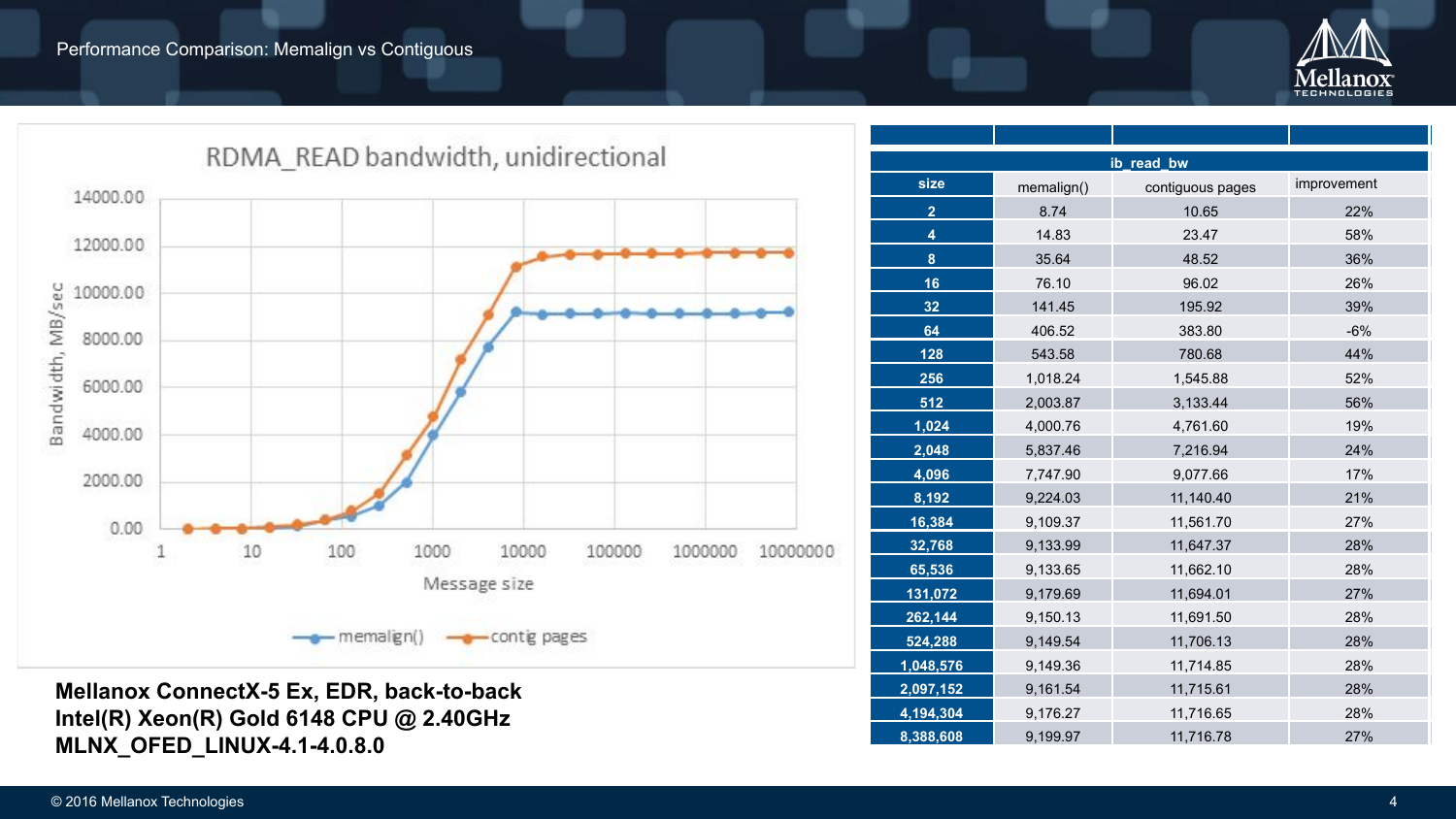

### Efforts Since Last Year

RFC "Protect larger order pages from breaking up"?

RFC "In Kernel Contig Alloc Interface"

HACK "hugetlbfs extension"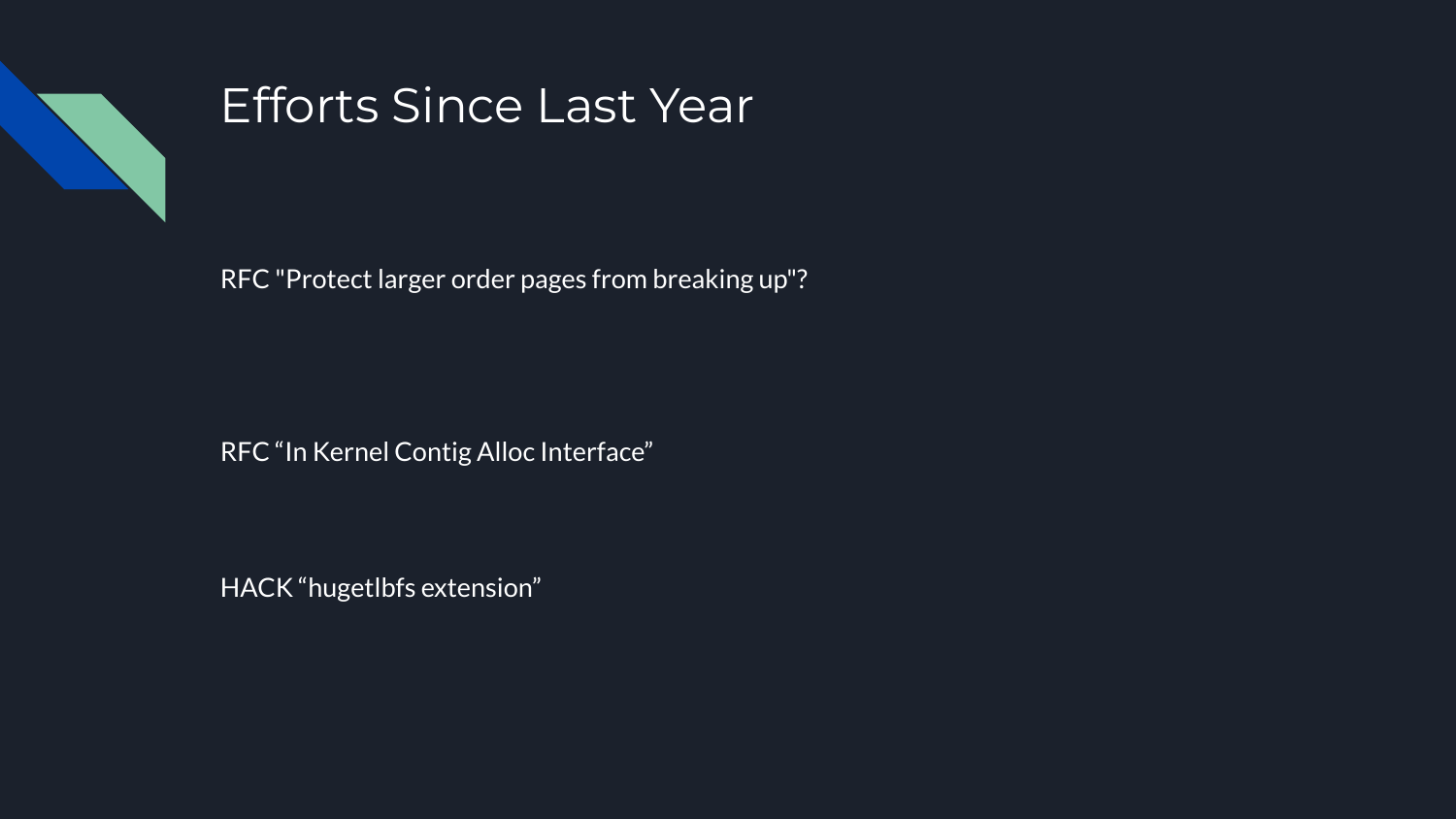

## RFC "Protect larger order pages from breaking up"?

In lieu of addressing the defragmentation problem.

Like Huge page reservations certain orders of pages can be protected from being broken up

Controversial hack although in use at a large isp in Europe.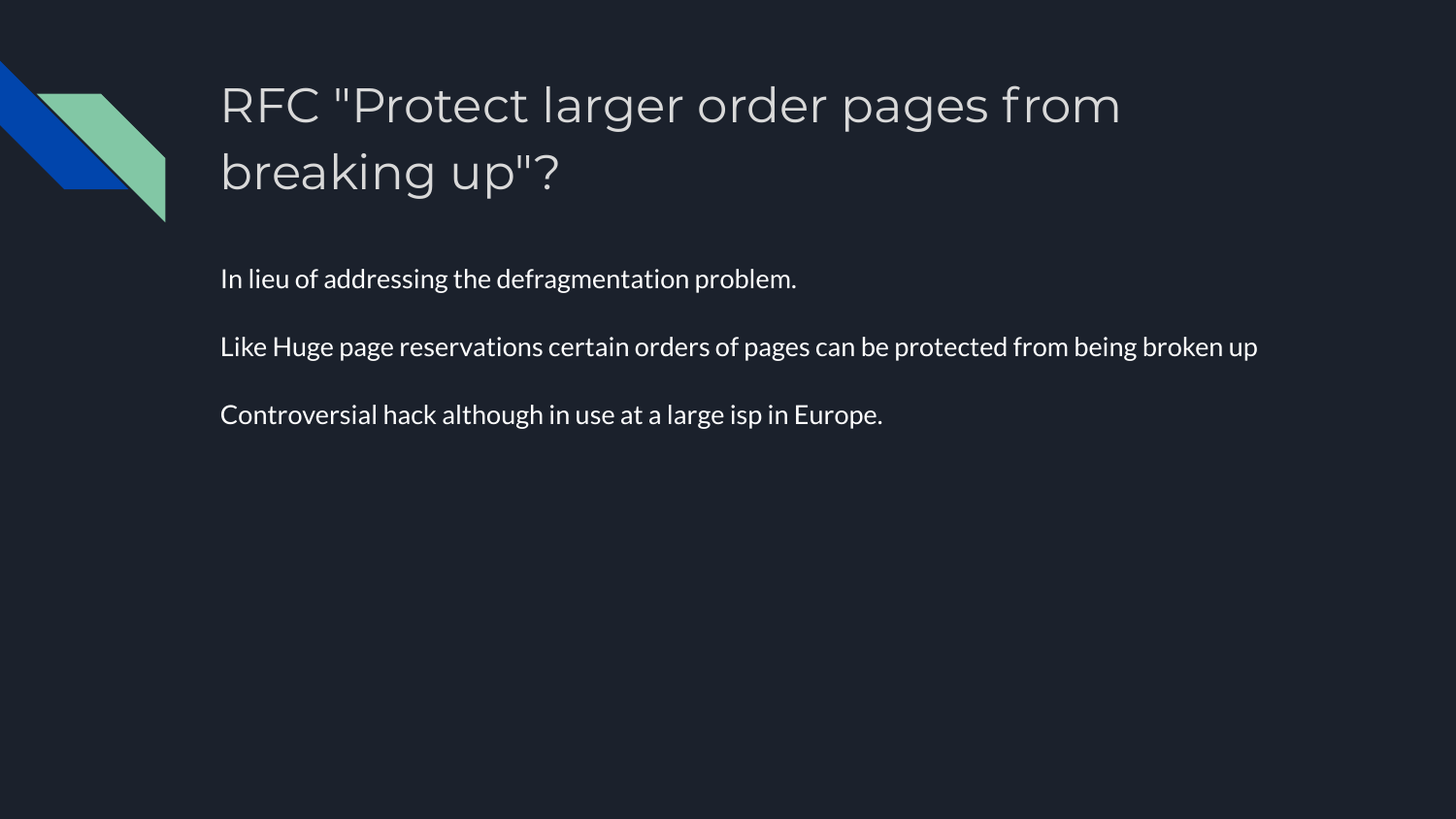

### RFC "In Kernel Contig Alloc Interface"

### Not CMA

Not directly available for userspace

Came out of last year's LPC discussions

mmap(MAP\_CONTIG) RFC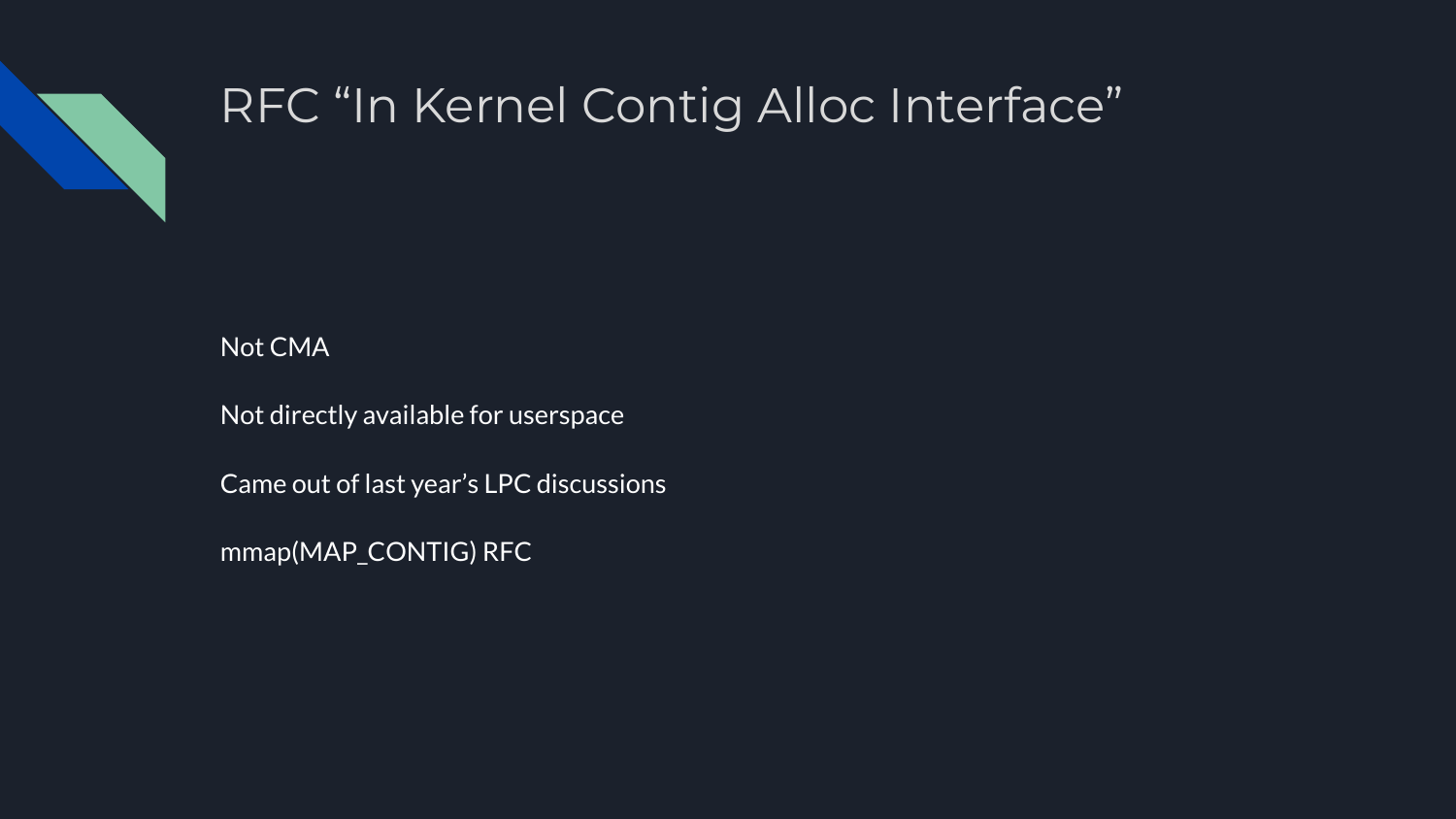

### alloc\_contig\_pages()

Replicates much of hugetlbfs gigantic page allocator

Not limited to pageblock size as buddy allocator

Uses alloc\_contig\_range() at low level

Depends on migration of pages/pageblocks

Prefers MIGRATE\_MOVEABLE

What about use for DMA?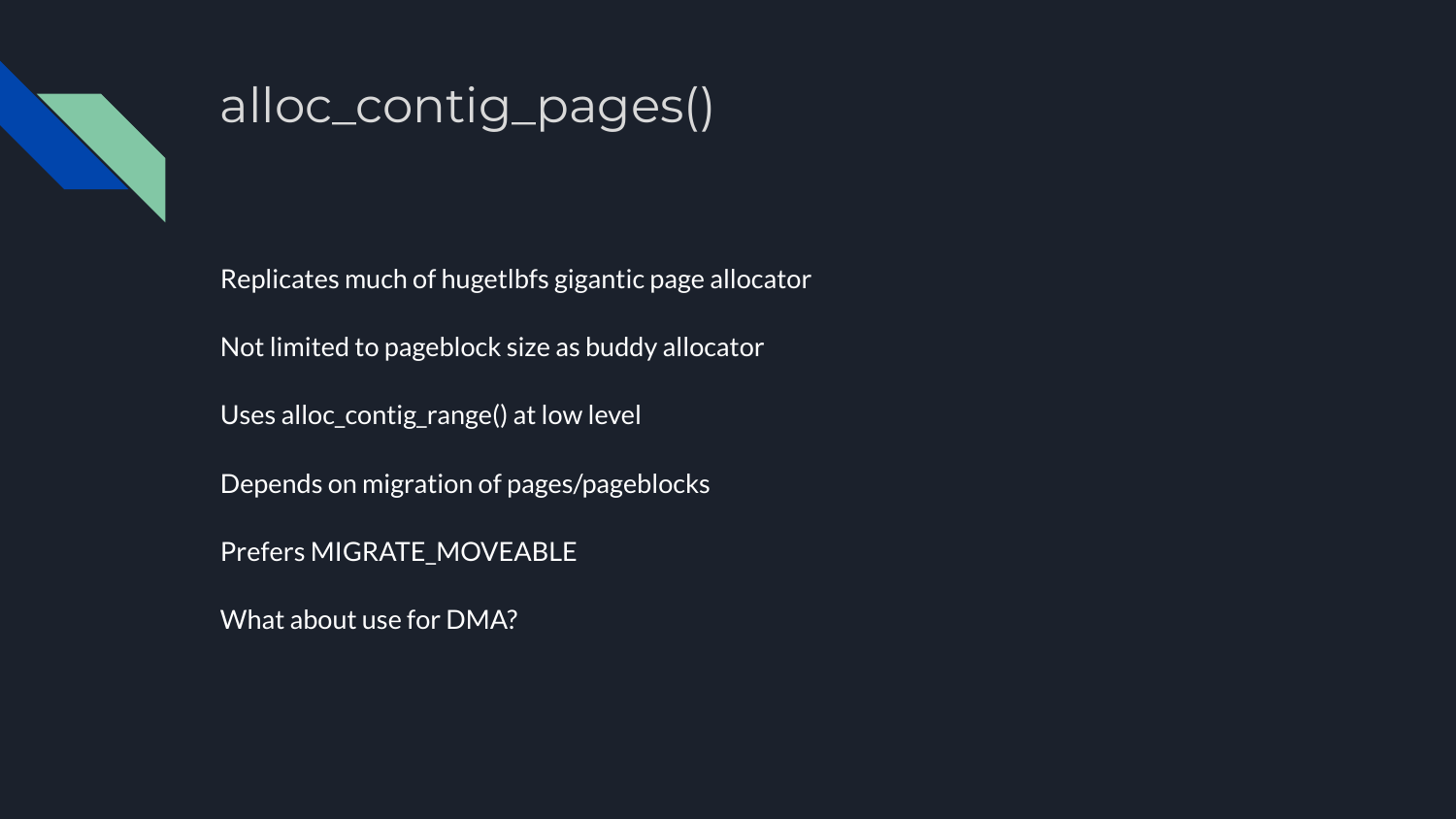

### alloc\_contig\_pages()

This is hard. See Vlastmil Babka presentation on "The hard work behind large physical allocations in the kernel"

Drivers must use this interface to provide their own interfaces (mmap) to user space